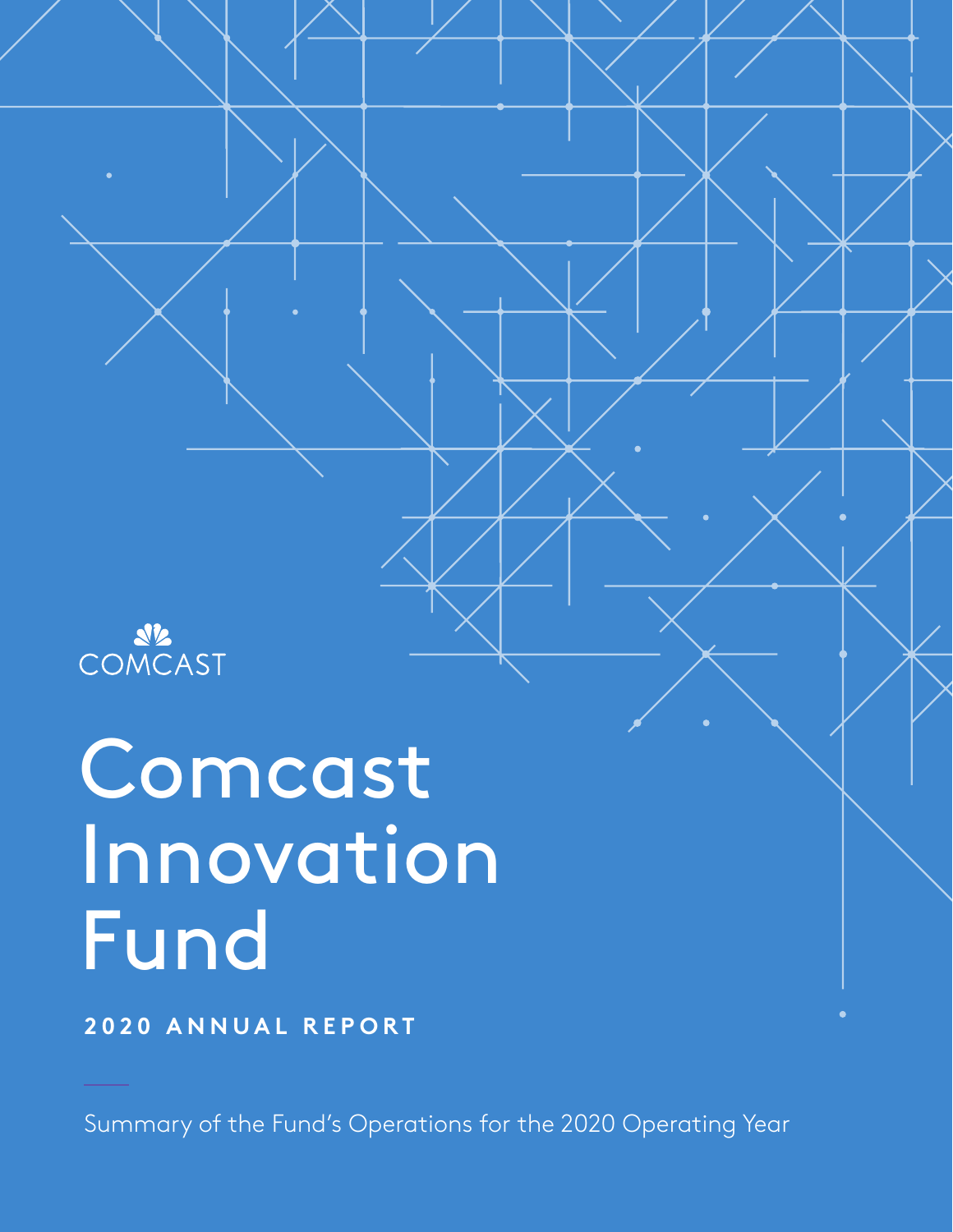## 2020 Comcast Innovation Fund at-a-glance:

#### **BACKGROUND**

We know that innovation defines the future of our company, our industry and our connected world. Comcast is committed to fostering a culture of innovation that permeates every level of our business, and we've witnessed firsthand how some of the greatest breakthroughs occur when you simply give smart people the time and resources they need to innovate.

The Comcast Innovation Fund was established to support researchers, technologists, and academics who are committed to the betterment of the Internet and the global technology and policy community.

Grants range from \$3,000 for smaller projects, up to more than \$100,000 for medium-term research efforts. A crossfunctional team of technology and business leaders within Comcast reviews grant applications and directs funding where it is most needed and can have the greatest impact.

In 2020, we funded 17 grants from a large pool of worthwhile applications. Since the Fund's inception in 2013, Comcast has supported 162 projects from researchers in 15 countries around the world. We've been inspired by the results of this research and are committed to continuing the program into the future.

### **FOCUS ON IMPACT**

Through the innovation fund, we focus on small and midsized projects that may slip between the cracks of traditional research funding sources. The multidisciplinary team of subject matter experts that review applications look for research projects that move technology forward by tackling difficult problems or pioneering new approaches. In 2019, particular weight was given to projects that:

- Address cybersecurity, safety, and privacy threats that face our customers and our services.
- Create or advance important opensource projects.
- Advance the development and adoption of emerging open Internet standards, as well as the transition from legacy to IP technologies.
- Improve the accessibility, operational stability, security, growth, and impact of the Internet.
- Improve the technical community's understanding of the Internet, transparency, and the customer experience via better measurement technologies.
- Advance and improve the customer experience of our services, and contribute to the creation of better products.

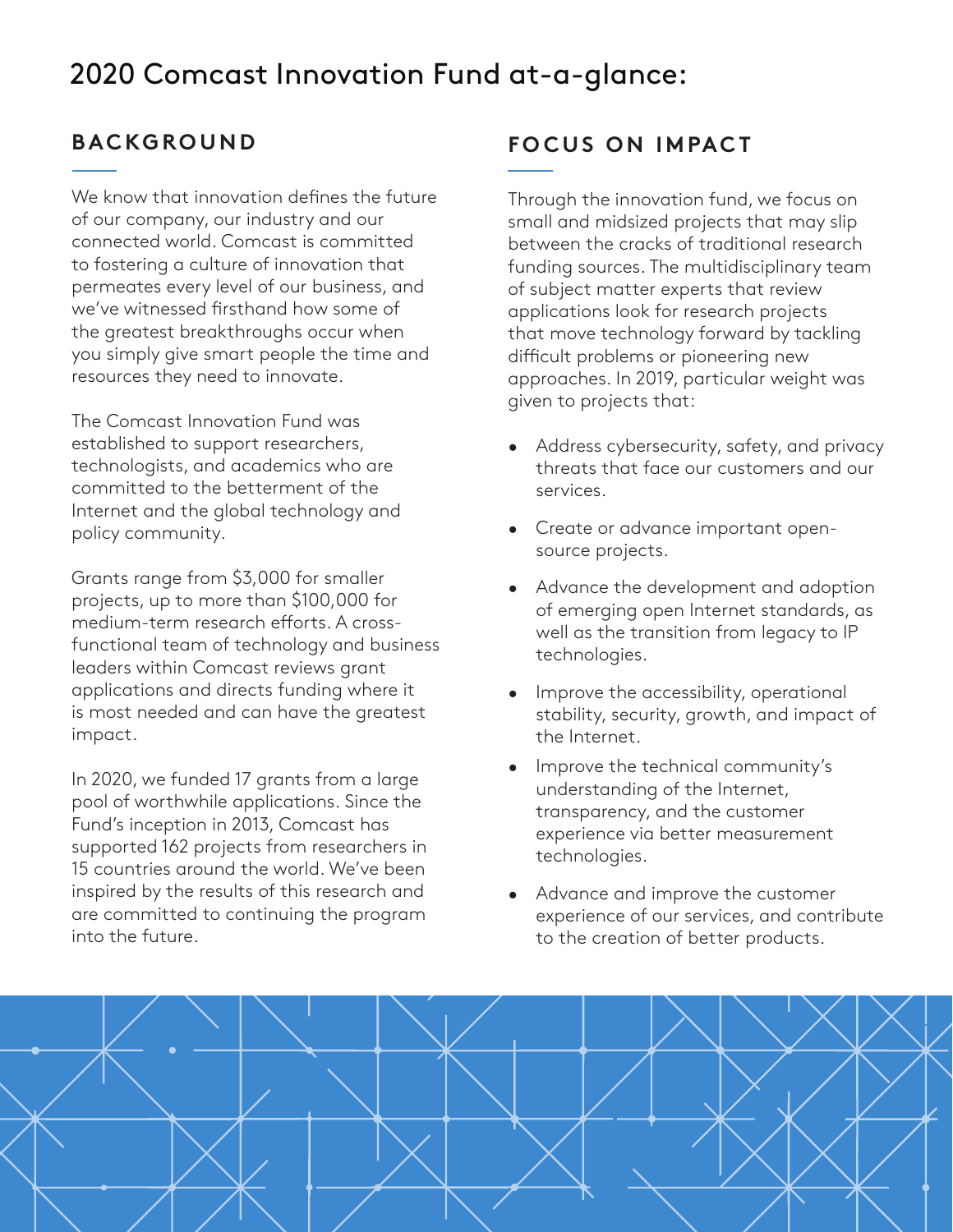

#### **GRANT TYPES**

We fund research grants, open-source development grants, or a combination of the two.

- **• Research Grants** Unrestricted grants supporting research in a range of Internet-related fields that support researchers, technologists, and academics. These grants support researchers and targeted research projects, usually at colleges and universities.
- **• Open Source Development Grants**  These grants are intended to support the creation and/or advancement of open source projects of interest to Comcast or of benefit to the Internet and broadband industries, including those that may not have immediate business value but that carry the potential for important technological development.

#### **2020 GRANTS BY COUNTRY**



## **2 0 2 1 G R A N T F O C U S & HOW TO APPLY**

We accept proposals throughout the year until our annual funding has been fully committed. To apply, visit the Innovation Fund web site at https:// innovationfund.comcast.com/. For 2021, we are continuing to consider all application areas but are particularly interested in applications related to the effects of COVID-19 on the Internet.



About Comcast: Comcast Corporation (Nasdaq: CMCSA) is a global media and technology company with three primary businesses: Comcast Cable, NBCUniversal, and Sky. Comcast Cable is one of the United States' largest high-speed internet, video, and phone providers to residential customers under the Xfinity brand, and also provides these services to businesses. It also provides wireless and security and automation services to residential customers under the Xfinity brand. NBCUniversal is global and operates news, entertainment and sports cable networks, the NBC and Telemundo broadcast networks, television production operations, television station groups, Universal Pictures, and Universal Parks and Resorts. Sky is one of Europe's leading media and entertainment companies, connecting customers to a broad range of video content through its pay television services. It also provides communications services, including residential high-speed internet, phone, and wireless services. Sky operates the Sky News broadcast network and sports and entertainment networks, produces original content, and has exclusive content rights. Visit www. comcastcorporation.com for more information.